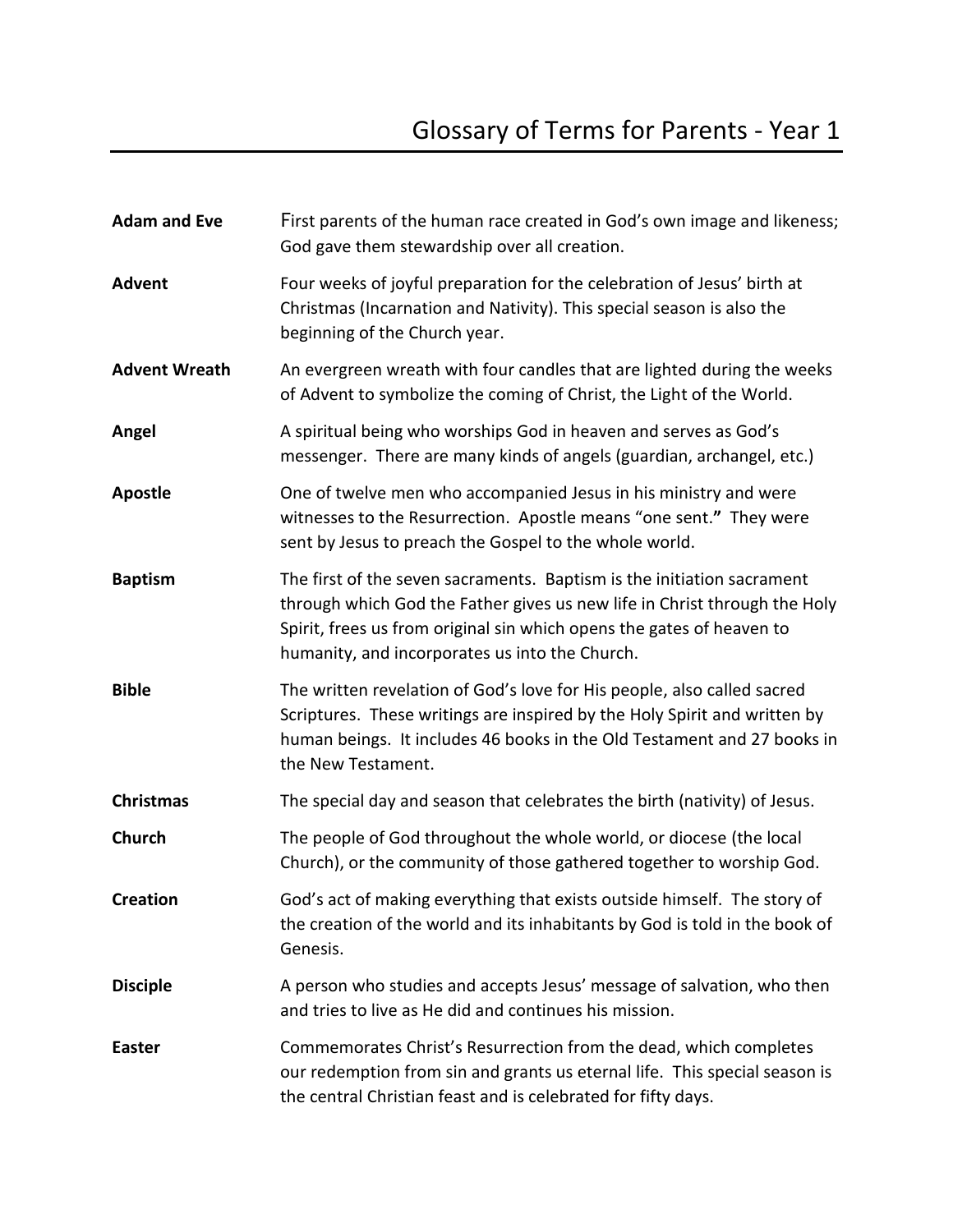| <b>Eucharist</b>      | The third Sacrament of Initiation in which we give thanks to God for<br>giving us Jesus Christ. The Body and Blood of Christ, which we receive at<br>Mass and brings us into union with Jesus' saving death and resurrection.<br>Can be called the "Blessed Sacrament" and "Holy Communion"; it is also<br>another word for "Mass.".                                               |
|-----------------------|------------------------------------------------------------------------------------------------------------------------------------------------------------------------------------------------------------------------------------------------------------------------------------------------------------------------------------------------------------------------------------|
| Faith                 | The theological virtue by which we believe in and come to know God.                                                                                                                                                                                                                                                                                                                |
| <b>Forgiveness</b>    | The act of pardoning those who have hurt us. Because God always<br>forgives us when we are sorry, we forgive others in the same way.                                                                                                                                                                                                                                               |
| Genuflect             | A gesture of touching the right knee to the ground to show respect for<br>the Real Presence of Christ in the Blessed Sacrament, which is reserved in<br>the tabernacle; we turn towards the tabernacle and make this gesture<br>before entering a pew in church.                                                                                                                   |
| God                   | The Supreme Being who is, was, and always will be; the Father, Son, and<br>Holy Spirit-one God in three distinct persons. God has created all that<br>exists, saves all people from sin and death, and sanctifies (blesses with<br>His life, truth and love) all creation.                                                                                                         |
| <b>God the Father</b> | First person of the Trinity who is creator of heaven and earth.                                                                                                                                                                                                                                                                                                                    |
| Grace                 | The gift of God, given to us without our meriting it. Grace is the Holy<br>Spirit alive in us, helping us to respond to His call, to choose love, to do<br>good, and to avoid evil.                                                                                                                                                                                                |
| Heaven                | Union with God the Father, Son, and Holy Spirit in life and love that never<br>ends. Heaven is a state of happiness and the deepest wish and ultimate<br>goal of the human heart.                                                                                                                                                                                                  |
| <b>Holy Communion</b> | The consecrated bread and wine that we receive at Mass, which is the<br>Body and Blood of Jesus. It brings us into union with Jesus Christ and His<br>saving death and resurrection.                                                                                                                                                                                               |
| <b>Holy Week</b>      | The celebration of the events surrounding Jesus' suffering, death and<br>resurrection. It commemorates Jesus' triumphal entry into Jerusalem on<br>Palm Sunday, the gift of Himself in the Eucharist and mandate to serve<br>others on Holy Thursday, His death on Good Friday, and His resurrection<br>that is celebrated at the Easter Vigil on Holy Saturday and Easter Sunday. |
| <b>Holy Spirit</b>    | The third person of the Trinity, who was sent to us as a helper and guide<br>through the sacraments of baptism and confirmation; the Holy Spirit fills<br>us with God's life and love.                                                                                                                                                                                             |
| Hope                  | The theological virtue by which we trust in God and His promises for us.                                                                                                                                                                                                                                                                                                           |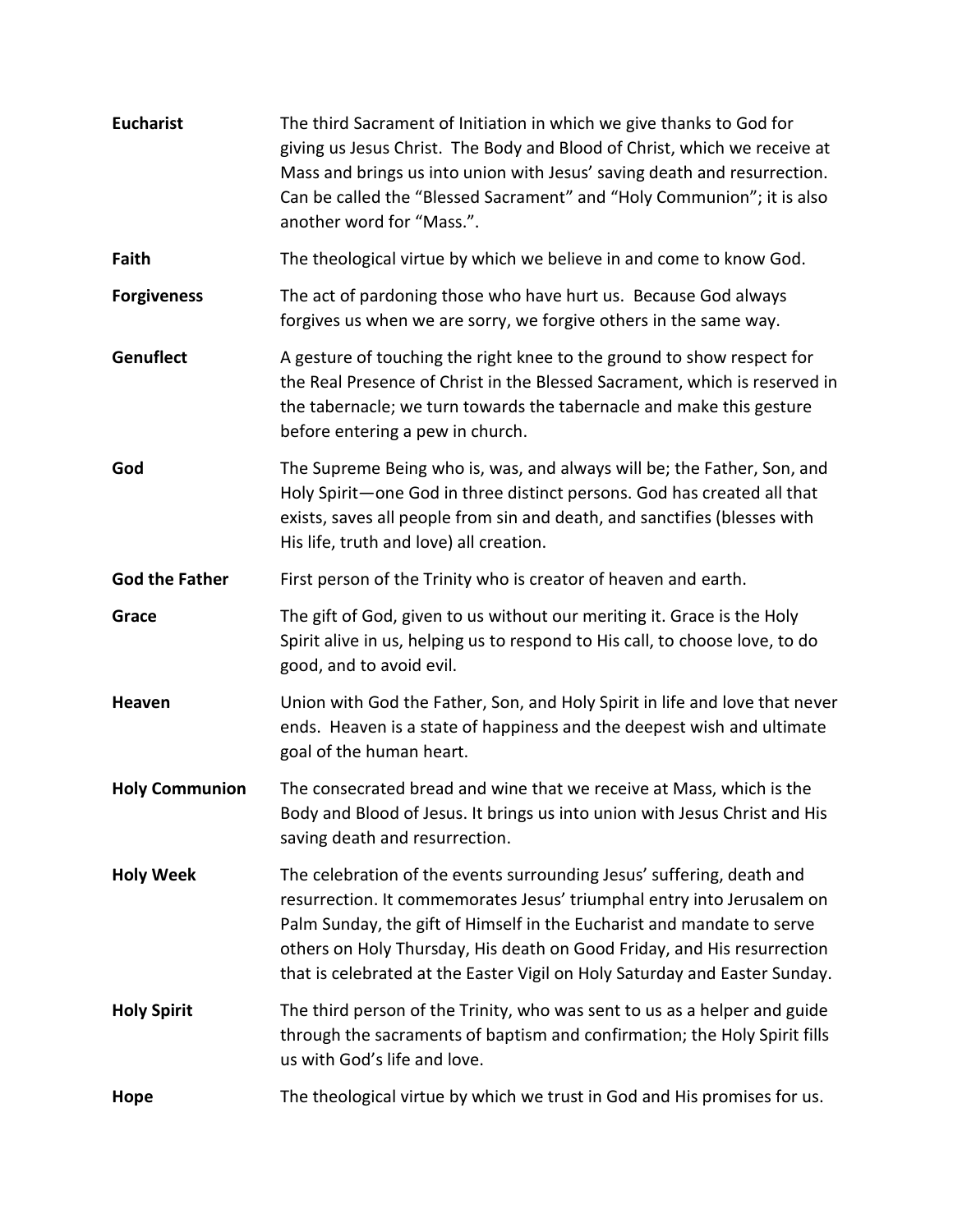| Incarnation            | When Mary said yes to God's invitation to be the Mother of his Son, the<br>Word of God took on human flesh in Mary's womb so that Jesus could be<br>born and be one like us in all things except sin.                                                                                                                                |
|------------------------|--------------------------------------------------------------------------------------------------------------------------------------------------------------------------------------------------------------------------------------------------------------------------------------------------------------------------------------|
| <b>Jesus</b>           | The second person of the Trinity (also known as the Son or the Word of<br>God), who was incarnate (took on human flesh) and born of the Virgin<br>Mary, who lived like us in all ways except sin, who suffered death and<br>was buried, and who rose from the dead and ascended into heaven so<br>that we can live with God forever. |
| Lent                   | The forty days before Easter during which we prepare through prayer,<br>fasting and almsgiving to change our lives and live the Gospel message<br>more completely. This special season begins on Ash Wednesday and<br>ends with the Mass of the Lord's Supper on Holy Thursday.                                                      |
| <b>Liturgical Year</b> | The celebration throughout the year of the mysteries of the Lord's birth,<br>life, death, resurrection, and ascension. It begins in Advent and ends<br>with the Feast of Christ the King. The liturgical year is divided into the<br>special seasons of Advent, Christmas, Lent, Easter and ordinary time.                           |
| Lord                   | Old Testament title for God; one of the titles given to Jesus in the New<br>Testament.                                                                                                                                                                                                                                               |
| Lord's Prayer          | The prayer that Jesus taught His disciples; it is also called the "Our<br>Father."                                                                                                                                                                                                                                                   |
| Love                   | The theological virtue by which we love God above all things for His own<br>sake, and our neighbor as ourselves for the love of God.                                                                                                                                                                                                 |
| <b>Magi</b>            | Wise men who were led by the star to pay homage to the infant Jesus in<br>Bethlehem.                                                                                                                                                                                                                                                 |
| <b>Mary</b>            | Mother of Jesus. She is called "blessed" or "full of grace" because God<br>chose her to be the mother of His Son.                                                                                                                                                                                                                    |
| <b>Mass</b>            | The most important sacramental celebration of the Church. Established<br>by Jesus at the Last Supper as a remembrance of His death and<br>resurrection. At Mass, we listen to God's word from the Bible and<br>receive the Real Presence of Jesus in the bread and wine that at the<br>consecration has become His Body and Blood.   |
| <b>Miracle</b>         | A sign or act of wonder that cannot be explained by natural causes but<br>can only be attributed to God.                                                                                                                                                                                                                             |
| <b>Nativity</b>        | The feast of the birth of Jesus; also known as Christmas.                                                                                                                                                                                                                                                                            |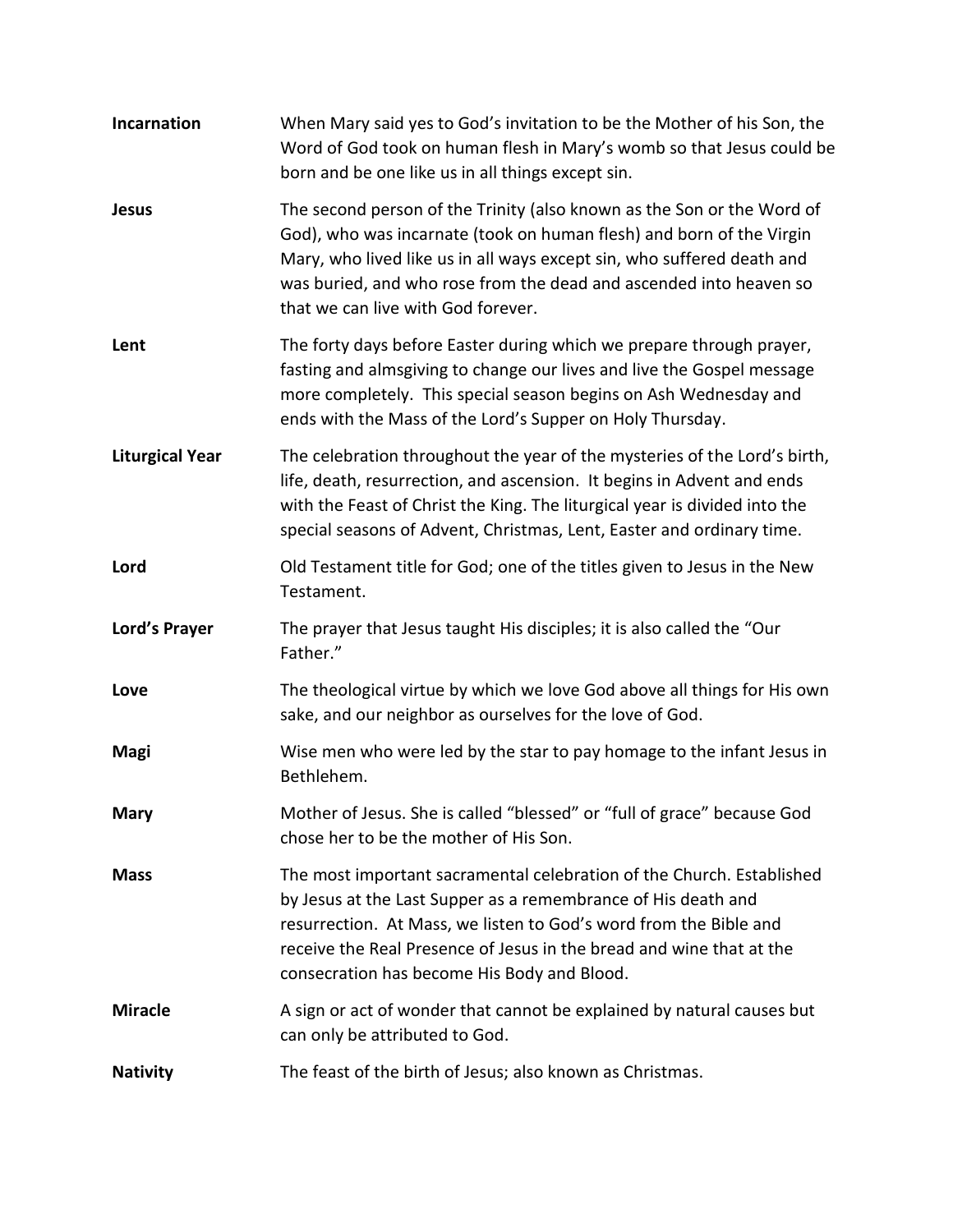| Parish             | A community of believers in Jesus Christ who meet regularly in a<br>particular church within the diocese under the leadership of a pastor for<br>the celebration of the Eucharist.                                                                                                                                                                                                                                                                                                                                                                                  |
|--------------------|---------------------------------------------------------------------------------------------------------------------------------------------------------------------------------------------------------------------------------------------------------------------------------------------------------------------------------------------------------------------------------------------------------------------------------------------------------------------------------------------------------------------------------------------------------------------|
| <b>Pastor</b>      | A priest who is responsible for the spiritual care of the members of a<br>parish community. This leadership is entrusted to him by the bishop. The<br>word "pastor" means "shepherd."                                                                                                                                                                                                                                                                                                                                                                               |
| <b>Pentecost</b>   | The fiftieth (50 <sup>th</sup> ) day after Jesus was raised from the dead. On this day,<br>the Church was born as the Holy Spirit was sent upon Jesus' apostles,<br>Mary, and other disciples.                                                                                                                                                                                                                                                                                                                                                                      |
| <b>Praise</b>      | An expression or form of prayer which honors God not only for what God<br>does but simply because God is. In the Eucharistic prayer, the whole<br>Church joins Jesus in expressing praise and thanks to God the Father,<br>through His Son and in the unity of the Holy Spirit.                                                                                                                                                                                                                                                                                     |
| Prayer             | Raising our hearts and minds to God. We are able to speak to and listen<br>to God in prayer because He teaches us to pray. Prayer is private,<br>communal, or liturgical.                                                                                                                                                                                                                                                                                                                                                                                           |
| <b>Respect</b>     | The attitude of treating a person or object with kindness and<br>thoughtfulness.                                                                                                                                                                                                                                                                                                                                                                                                                                                                                    |
| <b>Rosary</b>      | A set of beads on which prayers are said (the Lord's Prayer, the Hail<br>Mary, and Glory Be), while meditating on the mysteries of Jesus' and<br>Mary's lives.                                                                                                                                                                                                                                                                                                                                                                                                      |
| <b>Sacrament</b>   | One of the seven ways through which God's life enters our lives through<br>the work of the Holy Spirit. Sacraments are visible signs that convey the<br>invisible reality of God's grace. Jesus gave us three sacraments of<br>initiation that bring us into His family, the Church: baptism, confirmation,<br>and Eucharist. He also gave us two sacraments of healing: reconciliation<br>and anointing of the sick; and he gave us two sacraments at the service of<br>Communion: matrimony (marriage) and holy orders (becoming a deacon,<br>priest, or bishop). |
| <b>Sacramental</b> | An object, a prayer, or a blessing given by the Church to help us grow in<br>our spiritual life. Some well-known sacramentals are blessings by a priest,<br>holy items such as water, ashes and palms, blessed medals, scapulars,<br>and rosaries.                                                                                                                                                                                                                                                                                                                  |